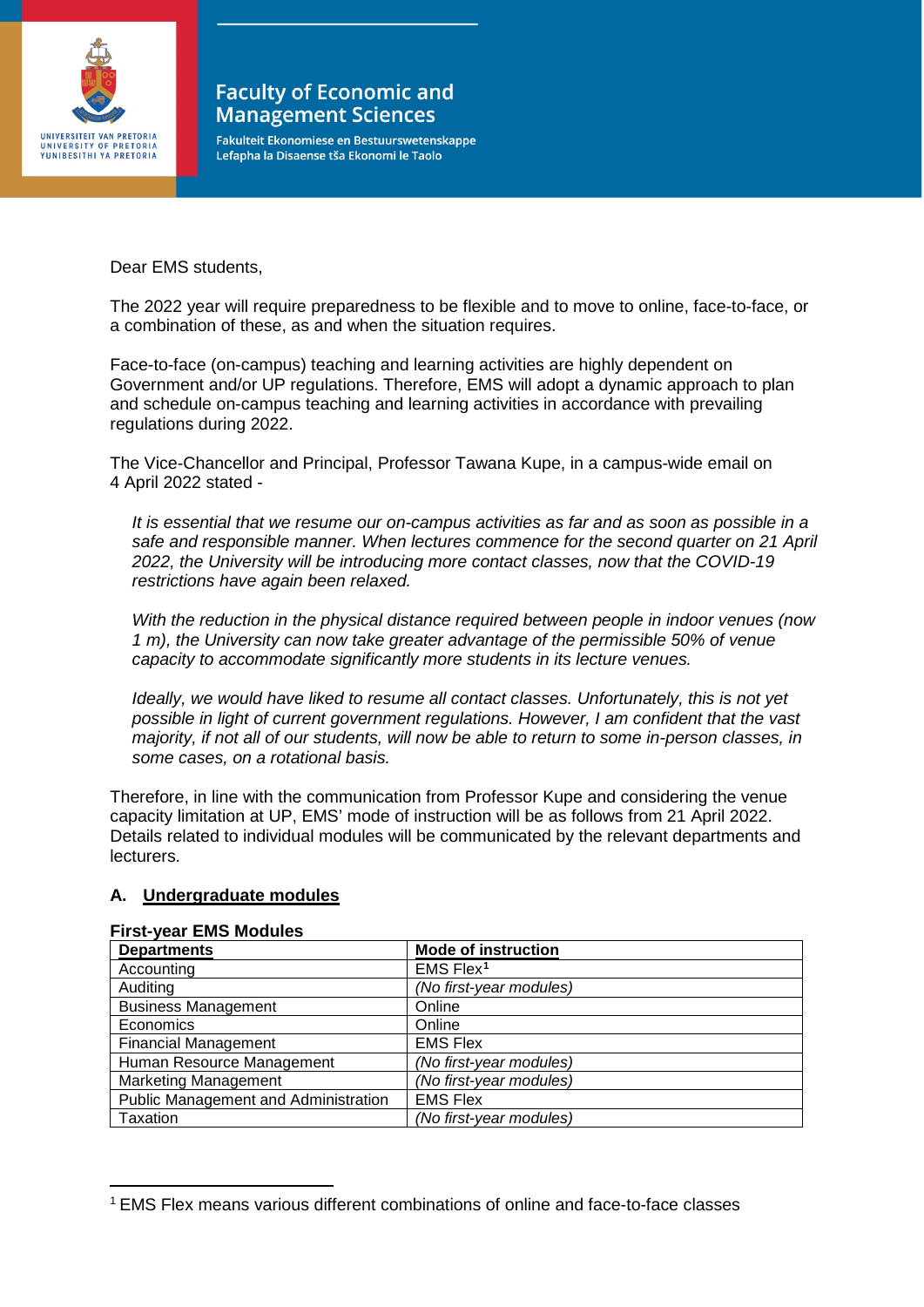### **Second-year EMS Modules**

| <b>Departments</b>                   | <b>Mode of instruction</b>       |
|--------------------------------------|----------------------------------|
| Accounting                           | <b>EMS Flex</b>                  |
| Auditing                             | <b>EMS Flex</b>                  |
| <b>Business Management</b>           | Online                           |
|                                      | Exceptions:                      |
|                                      | OBS 211 - EMS Flex               |
|                                      | OBS 216 - Face-to-face on campus |
| Economics                            | Online                           |
|                                      | Exception:                       |
|                                      | EKN 224 - EMS Flex               |
| <b>Financial Management</b>          | <b>EMS Flex</b>                  |
| Human Resource Management            | BDO 214 - Online                 |
|                                      | BDO 272 - Face-to-face on campus |
| <b>Marketing Management</b>          | <b>EMS Flex</b>                  |
| Public Management and Administration | <b>EMS Flex</b>                  |
| <b>Taxation</b>                      | <b>EMS Flex</b>                  |

### **Third-year EMS Modules**

| <b>Departments</b>                          | <b>Mode of instruction</b>                   |
|---------------------------------------------|----------------------------------------------|
| Accounting                                  | <b>EMS Flex</b>                              |
| Auditing                                    | <b>EMS Flex</b>                              |
| <b>Business Management</b>                  | Online                                       |
|                                             | Exception:                                   |
|                                             | OBS 310 - EMS Flex                           |
|                                             | OBS 316 - Face-to-face on campus             |
| Economics                                   | <b>EMS Flex</b>                              |
| <b>Financial Management</b>                 | <b>EMS Flex</b>                              |
| Human Resource Management                   | BDO 319 - EMS Flex                           |
|                                             | BDO 371 - Face-to-face on campus             |
|                                             | BDO 372 - Face-to-face on campus             |
| <b>Marketing Management</b>                 | $BEM 314 - EMS$ Flex                         |
|                                             | BEM 315 - Face-to-face on a rotational basis |
| <b>Public Management and Administration</b> | <b>EMS Flex</b>                              |
| Taxation                                    | <b>EMS Flex</b>                              |

# **B. Postgraduate Programmes**

### **Honours Programmes**

| <b>Departments</b>                          | <b>Mode of instruction</b>             |
|---------------------------------------------|----------------------------------------|
| Accounting                                  | <b>EMS Flex</b>                        |
|                                             | (Also relevant to the PGDAS Programme) |
| Auditing                                    | <b>EMS Flex</b>                        |
| <b>Business Management</b>                  | Face-to-face on campus                 |
| Economics                                   | Face-to-face on campus                 |
| <b>Financial Management</b>                 | <b>EMS Flex</b>                        |
| Human Resource Management                   | <b>EMS Flex</b>                        |
| <b>Marketing Management</b>                 | <b>EMS Flex</b>                        |
| <b>Public Management and Administration</b> | <b>EMS Flex</b>                        |
| Taxation                                    | <b>EMS Flex</b>                        |

## **Masters Programmes**

| <b>Departments</b>         | <b>Mode of instruction</b> |
|----------------------------|----------------------------|
| Accounting                 | <b>EMS Flex</b>            |
| Auditing                   | <b>EMS Flex</b>            |
| <b>Business Management</b> | Face-to-face on campus     |
| Economics                  | Face-to-face on campus     |